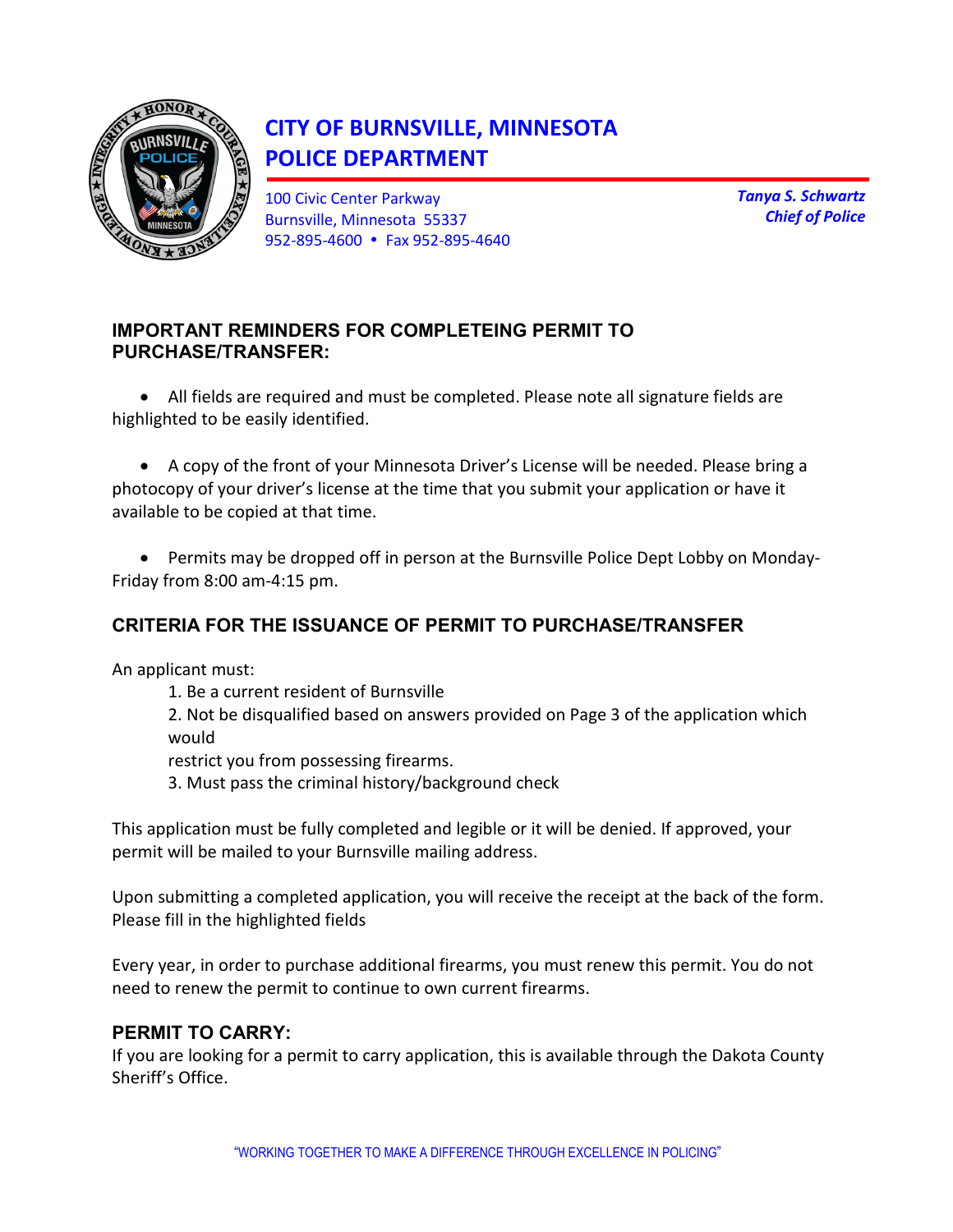| Check Permit Type |                                    | Check Type |
|-------------------|------------------------------------|------------|
| PURCHASE          | <b>MINNESOTA UNIFORM FIREARM</b>   | <b>NEW</b> |
|                   | <b>APPLICATION/RECEIPT</b>         |            |
| <b>TRANSFER</b>   | <b>PERMIT TO PURCHASE/TRANSFER</b> | RENEWAL    |
|                   | $\sqrt{1}$                         |            |

| Check Type |  |
|------------|--|
|            |  |

*(TYPE OR PRINT ONLY)*

#### *TO REPORT A TRANSFER: Complete all sections.*

NOTICE TO LICENSED DEALER: This form must be completed in its entirety or it will be denied. The section marked Dealer Information must be completed in addition to the applicant information. This application must be delivered to the law enforcement agency having jurisdiction over the transfer within three (3) days or it will not be considered.

| <b>DEALER INFORMATION</b>        |                      |             |  |                     |            |
|----------------------------------|----------------------|-------------|--|---------------------|------------|
| DEALER NAME (BUSINESS NAME):     |                      |             |  | FF LICENSE          |            |
|                                  |                      |             |  | NUMBER:             |            |
| DEALER STREET ADDRESS:           |                      | <b>CITY</b> |  | <b>STATE</b>        | <b>ZIP</b> |
|                                  |                      |             |  |                     | CODE:      |
| APPLICANT'S IDENTITY VERIFIED BY | DATE OF AGREEMENT TO |             |  | SIGNATURE OF DEALER |            |
| PICTURE ID:                      | TRANSFER:            |             |  | REPRESENTATIVE:     |            |
| <b>YES</b><br><b>NO</b>          |                      |             |  |                     |            |

#### *TO APPLY FOR A PERMIT TO PURCHASE: Complete the sections that follow.*

NOTICE TO APPLICANT: An incomplete application will be **denied**. If an applicant is found to have knowingly falsified this application or omitted pertinent information that person may be subject to criminal prosecution. The waiting period will begin on the date this application is fully completed and submitted.

### **DATA PRACTICES ADVISORY**

#### **The Minnesota Data Practices Act requires you be advised of the following:**

As an applicant for a permit to purchase a firearm or for reporting the transfer of a firearm you are being asked to provide private data about yourself that will be used to check various databases to determine your eligibility to lawfully acquire a firearm.

You may refuse to provide this information. If you refuse, the background check cannot be completed and your application will not be processed. Providing the information will permit the background check to be completed. The result of the check may be either affirmative or negative. The data you provide may be shared with other criminal justice agencies, via court order or as otherwise authorized or required by law.

#### **I HAVE READ AND UNDERSTAND THE ABOVE DATA PRACTICES ADVISORY.**

**SIGNATURE: DATE:**

| <b>APPLICANT INFORMATION</b>       |                                                           |         |  |                                                                                 |  |            |           |                                         |
|------------------------------------|-----------------------------------------------------------|---------|--|---------------------------------------------------------------------------------|--|------------|-----------|-----------------------------------------|
| NAME (LAST, FIRST, MIDDLE, JR/SR): |                                                           |         |  |                                                                                 |  | BIRTHDATE: |           | PHONE NO.:                              |
|                                    |                                                           |         |  |                                                                                 |  |            |           |                                         |
|                                    | MAIDEN NAME (if applicable) OR OTHER NAMES YOU HAVE USED: |         |  |                                                                                 |  |            |           |                                         |
|                                    |                                                           |         |  |                                                                                 |  |            |           |                                         |
| <b>PRESENT RESIDENCE ADDRESS:</b>  |                                                           |         |  | CITY/TOWNSHIP (if applicable):                                                  |  | STATE:     | ZIP CODE: | COUNTY:                                 |
|                                    |                                                           |         |  |                                                                                 |  |            |           |                                         |
| SEX:                               | <b>HEIGHT:</b>                                            | WEIGHT: |  | EYE COLOR:                                                                      |  |            |           | MN DRIVER'S LICENSE OR STATE ID NUMBER: |
|                                    |                                                           |         |  |                                                                                 |  |            |           |                                         |
|                                    |                                                           |         |  | DISTINGUISHING PHYSICAL CHARACTERISTICS (INCLUDING SCARS, MARKS, TATTOOS, ETC): |  |            |           |                                         |
|                                    |                                                           |         |  |                                                                                 |  |            |           |                                         |
|                                    |                                                           |         |  |                                                                                 |  |            |           |                                         |
|                                    |                                                           |         |  |                                                                                 |  |            |           |                                         |
|                                    |                                                           |         |  |                                                                                 |  |            |           |                                         |
|                                    |                                                           |         |  |                                                                                 |  |            |           |                                         |
|                                    |                                                           |         |  |                                                                                 |  |            |           |                                         |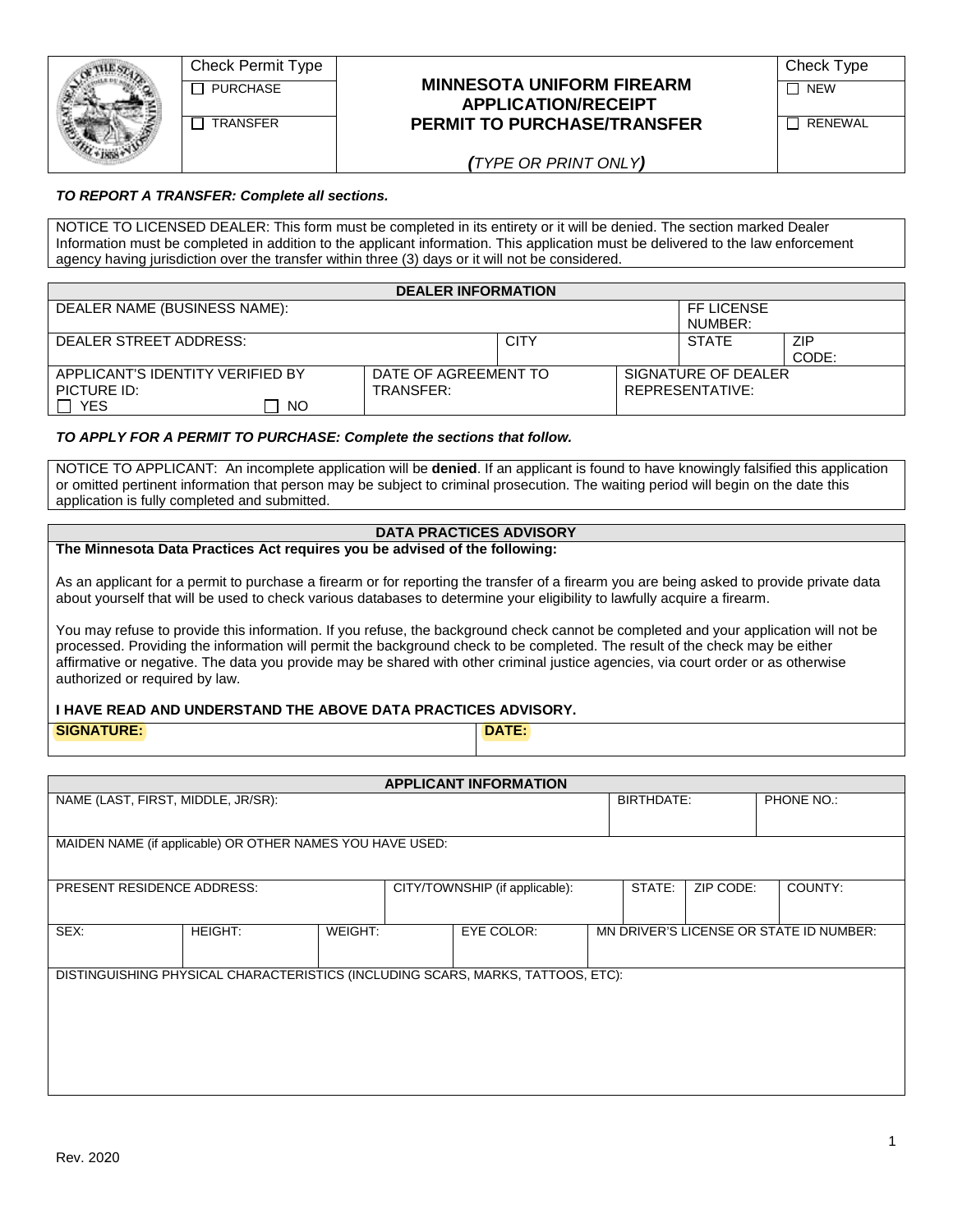| <b>PREVIOUS RESIDENCE (PAST 5 YEARS)</b> |                       |                               |              |     |               |
|------------------------------------------|-----------------------|-------------------------------|--------------|-----|---------------|
| From $(Mo/Yr) - To (Mo/Yr)$              | <b>STREET ADDRESS</b> | CITY/TOWNSHIP (if applicable) | <b>STATE</b> | ZIP | <b>COUNTY</b> |
|                                          |                       |                               |              |     |               |
|                                          |                       |                               |              |     |               |
|                                          |                       |                               |              |     |               |
|                                          |                       |                               |              |     |               |
|                                          |                       |                               |              |     |               |
|                                          |                       |                               |              |     |               |

| AUTHORIZATION FOR RELEASE OF HUMAN SERVICES DATA FOR BACKGROUND CHECKS                                                                                                                                                                                                                                                                                                                                                                                                                                                     |                                                                                                                                                                                                                                                                                                                                                                                                                                                                                               |  |            |            |  |  |
|----------------------------------------------------------------------------------------------------------------------------------------------------------------------------------------------------------------------------------------------------------------------------------------------------------------------------------------------------------------------------------------------------------------------------------------------------------------------------------------------------------------------------|-----------------------------------------------------------------------------------------------------------------------------------------------------------------------------------------------------------------------------------------------------------------------------------------------------------------------------------------------------------------------------------------------------------------------------------------------------------------------------------------------|--|------------|------------|--|--|
| NAME (LAST, FIRST, MIDDLE, JR/SR):                                                                                                                                                                                                                                                                                                                                                                                                                                                                                         |                                                                                                                                                                                                                                                                                                                                                                                                                                                                                               |  | BIRTHDATE: | PHONE NO.: |  |  |
| MAIDEN NAME (if applicable) OR OTHER NAMES YOU HAVE USED:                                                                                                                                                                                                                                                                                                                                                                                                                                                                  |                                                                                                                                                                                                                                                                                                                                                                                                                                                                                               |  |            |            |  |  |
| PRESENT RESIDENCE ADDRESS:                                                                                                                                                                                                                                                                                                                                                                                                                                                                                                 | CITY/TOWNSHIP (if applicable):<br>STATE:<br>ZIP CODE:<br>COUNTY:                                                                                                                                                                                                                                                                                                                                                                                                                              |  |            |            |  |  |
| TO: Minnesota Department of Human Services or a similar government agency in another state that maintains data about civil<br>commitments                                                                                                                                                                                                                                                                                                                                                                                  |                                                                                                                                                                                                                                                                                                                                                                                                                                                                                               |  |            |            |  |  |
|                                                                                                                                                                                                                                                                                                                                                                                                                                                                                                                            | By signing this Authorization for Release of Data I am giving the Minnesota Department of Human Services or a similar government<br>agency in another state permission to release the following types of data about me to the named law enforcement agency. I<br>understand this data will be used by the law enforcement agency as part of a background check to determine whether I am eligible for a<br>permit to carry, to renew a permit to carry or for a permit to purchase a firearm. |  |            |            |  |  |
| The data I am asking to be released is whether I have been:<br>Committed by a court as mentally ill, developmentally disabled or mentally ill and dangerous to the public<br>➤<br>➤<br>Committed by a court as chemically dependent<br>Found incompetent to stand trial or have been found not guilty by reason of mental illness<br>➤<br>A peace officer informally admitted to a treatment facility for chemical dependency<br>⋗                                                                                         |                                                                                                                                                                                                                                                                                                                                                                                                                                                                                               |  |            |            |  |  |
| The data is to be released to the listed law enforcement agency:                                                                                                                                                                                                                                                                                                                                                                                                                                                           |                                                                                                                                                                                                                                                                                                                                                                                                                                                                                               |  |            |            |  |  |
| Agency Name: Burnsville Police Department                                                                                                                                                                                                                                                                                                                                                                                                                                                                                  |                                                                                                                                                                                                                                                                                                                                                                                                                                                                                               |  |            |            |  |  |
| Agency Address: 100 Civic Center Parkway Burnsville MN 55337                                                                                                                                                                                                                                                                                                                                                                                                                                                               |                                                                                                                                                                                                                                                                                                                                                                                                                                                                                               |  |            |            |  |  |
| Agency Contact person and phone number: Records Unit - 952-895-4600                                                                                                                                                                                                                                                                                                                                                                                                                                                        |                                                                                                                                                                                                                                                                                                                                                                                                                                                                                               |  |            |            |  |  |
| I understand that by signing this form I am requesting the data listed be sent to the law enforcement agency listed. I may stop this<br>consent at any time by writing to the Minnesota Department of Human Services or government agency in another state. If data has<br>already been released based on this consent, my request to stop the release will not work for that data.<br>I understand when the data is sent to the law enforcement agency the data could be re-disclosed as provided under federal and state |                                                                                                                                                                                                                                                                                                                                                                                                                                                                                               |  |            |            |  |  |
| law. If I choose not to sign this consent form, I may not be able to receive a permit.                                                                                                                                                                                                                                                                                                                                                                                                                                     |                                                                                                                                                                                                                                                                                                                                                                                                                                                                                               |  |            |            |  |  |
| This consent will end one year from the date any permit is issued unless I indicate an earlier date or event here:                                                                                                                                                                                                                                                                                                                                                                                                         |                                                                                                                                                                                                                                                                                                                                                                                                                                                                                               |  |            |            |  |  |
| <b>SIGNATURE:</b>                                                                                                                                                                                                                                                                                                                                                                                                                                                                                                          | <b>DATE:</b>                                                                                                                                                                                                                                                                                                                                                                                                                                                                                  |  |            |            |  |  |
| For Law Enforcement Use Only - Permit Issue Date:                                                                                                                                                                                                                                                                                                                                                                                                                                                                          |                                                                                                                                                                                                                                                                                                                                                                                                                                                                                               |  |            |            |  |  |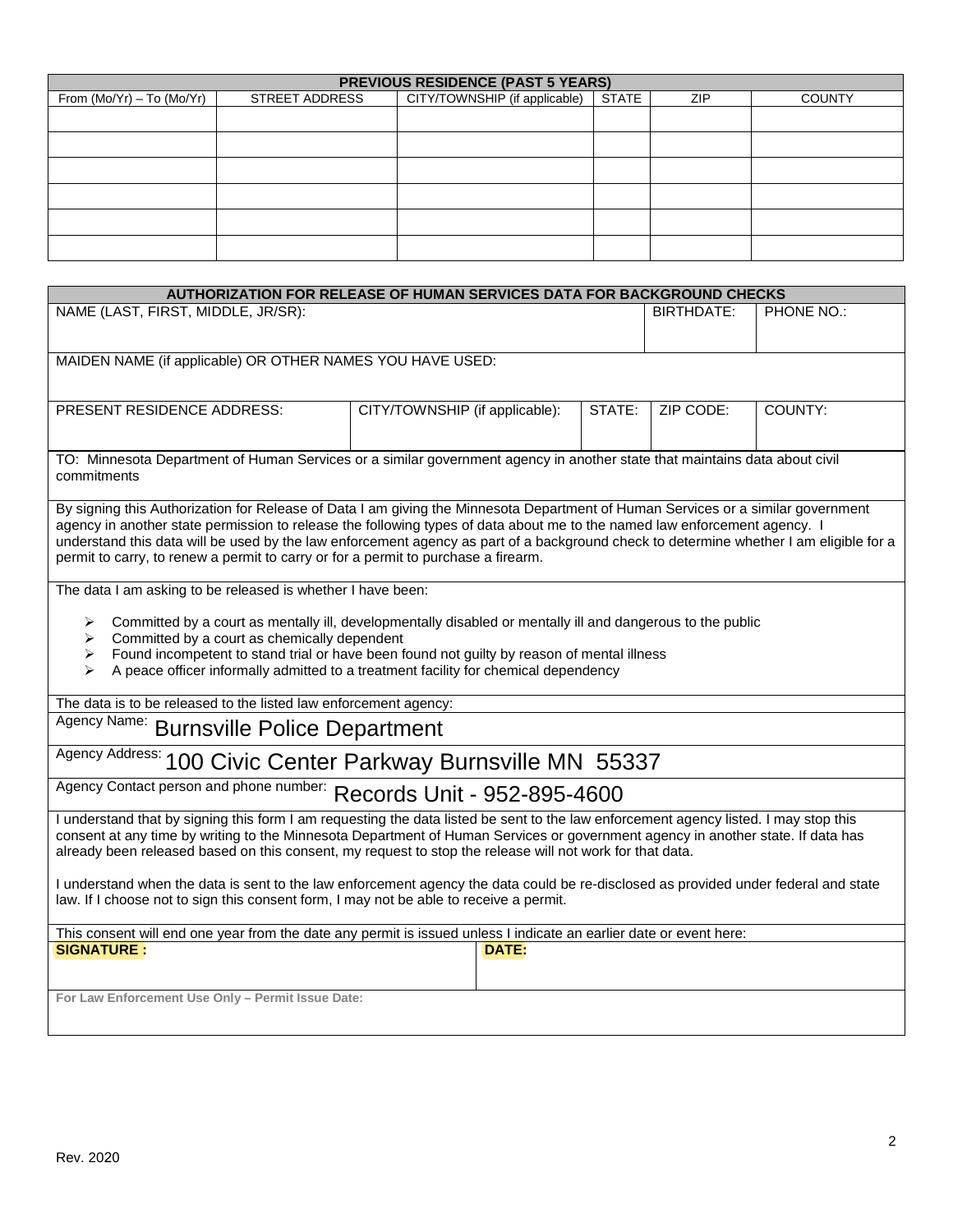## \*\*Do Not Remove Page - Must be Included with Application\*\*

### **RESTRICTIONS**

**Please read the following restrictions carefully. They apply to the possession of firearms, to purchase/transfer permits, and reports of transfer for handguns and semiautomatic military-style assault weapons. Individuals with restrictions shall not be entitled to possess a pistol or any other firearm. The legal basis for the restrictions may be found in federal law (18 United States Code § 922) or Minnesota law (Minnesota Statutes, §§ 253B.02, 624.712, 624.713. 624.7131 or 624.714). I understand the following:**

- I must be at least 21 years old to purchase a handgun or handgun ammunition from a federally licensed dealer.
- I must be at least 18 years old to purchase a semi-automatic assault rifle.
- I have not been convicted, adjudicated delinquent, or convicted as an extended jurisdiction juvenile of a crime of violence in Minnesota or elsewhere unless my civil rights have been restored, and I have not been convicted of any other crime of violence during that time.

**NOTE: This lifetime prohibition on possessing, receiving, shipping, or transporting firearms for persons convicted or adjudicated delinquent of a crime of violence applies only to offenders who are discharged from sentence or court supervision for a crime of violence on or after August 1, 1993.**

- I have not been charged with a crime of violence either as an adult or a juvenile and placed in a pretrial diversion program by the court before disposition, until I have completed the diversion program and the charge of committing the crime of violence has been dismissed.
- I have not been convicted of fifth-degree assault as defined in Minnesota Statutes, § 609.224 or assault as defined in Minnesota Statutes, § 609.2242 or a similar offense in another state where the victim was a family or household member since August 1, 1992. As a further condition, I am not disqualified because three years have elapsed from the conviction and I have not been convicted of any other violation of § 609.224, subdivision 3 or 609.2242, subdivision 3 in Minnesota or a similar law in another state.
- I have not been convicted in any court of a misdemeanor crime of domestic violence as defined in 18 United States Code section 922(g)(9). Federal law prohibits the possession of a firearm for anyone convicted in any court of a qualified misdemeanor crime of domestic violence.
- I am not subject to a court order that
	- **(1)** was issued after a hearing of which I had actual notice and at which I had an opportunity to participate
	- **(2)** restrains me from harassing, stalking, or threatening an intimate partner, a child of an intimate partner, or my own child, or engaging in other conduct that would place an intimate partner in a reasonable fear of bodily injury to that person or a child; and
	- **(3)** includes a finding that I represent a credible threat to the physical safety of an intimate partner or child or by its terms explicitly prohibits the use, attempted use, or threatened use of physical force against an intimate partner or child that would reasonably be expected to cause bodily injury.
- I am not an unlawful user of any controlled substance as defined in Chapter 152 of Minnesota Statutes.
- I am not currently and never have been committed by a judicial determination for treatment for the habitual use of a controlled substance as defined in Minnesota Statutes, §§ 152.01 and 152.02, unless my ability to possess a firearm has been restored under Minnesota Statutes, §624.713, subdivision 4.

### **CONTINUED ON NEXT PAGE**

\*\*Do Not Remove Page - Must be Included with Application\*\*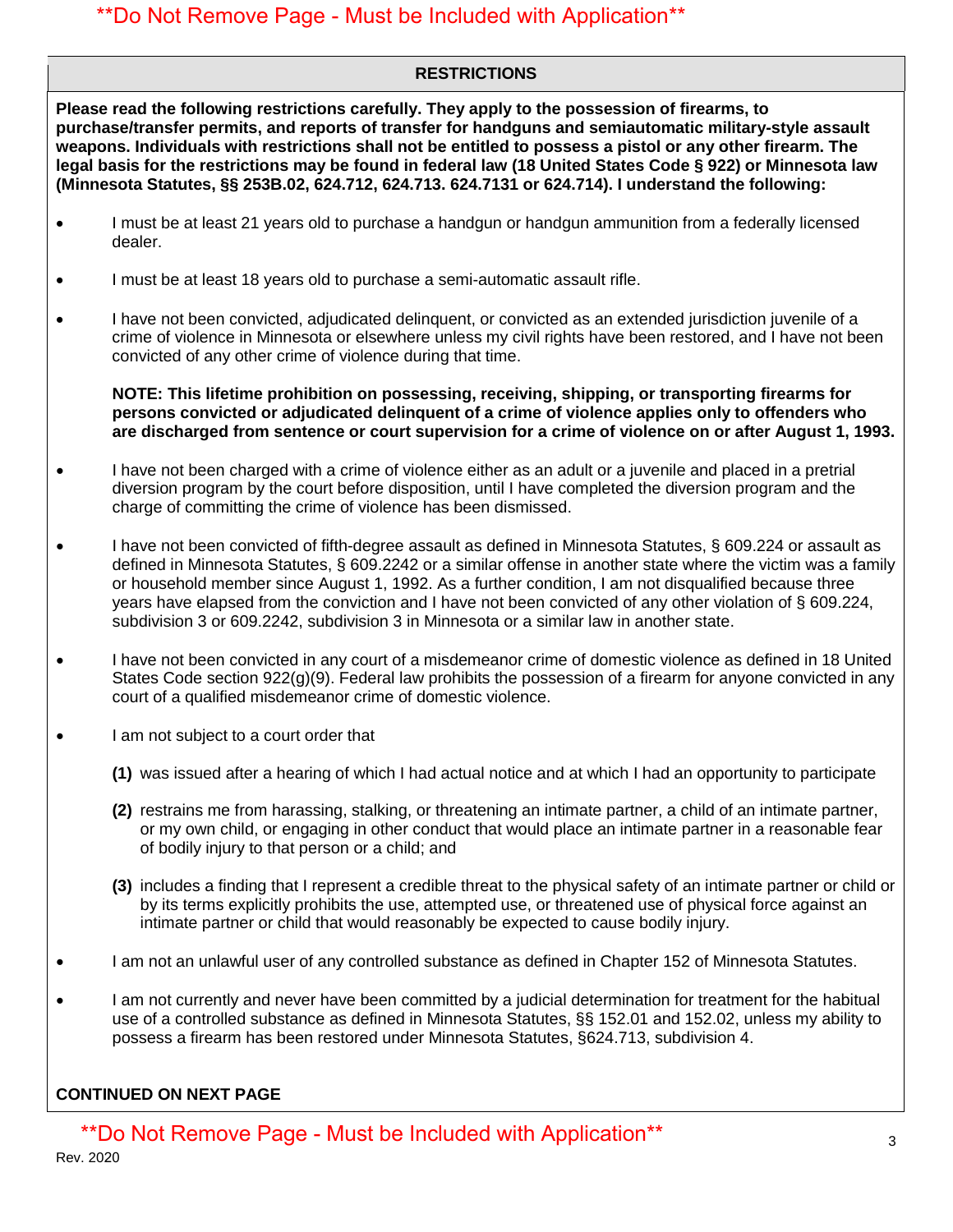#### **RESTRICTIONS**

#### **CONTINUED FROM PREVIOUS PAGE**

- I have not been convicted in Minnesota or elsewhere of a misdemeanor or gross misdemeanor violation of Chapter 152 of Minnesota Statutes, unless three years have elapsed since the date of conviction, and I have not been convicted of any other violation of Chapter 152 of Minnesota Statutes or a similar law of another state during that time.
- I have not been committed to a treatment facility in Minnesota or elsewhere as chemically dependent unless I have completed treatment or my civil rights to possess a firearm have been restored.
- I have not been judicially committed to a treatment facility in Minnesota or elsewhere as "mentally ill," "developmentally disabled" or "mentally defective," or "mentally ill and dangerous to the public."
- I am not a peace officer who has been informally admitted to a treatment facility for chemical dependency unless I possess a certificate from the head of the treatment facility discharging or provisionally discharging me from that facility.
- I have not been convicted in Minnesota or elsewhere of a crime punishable by imprisonment for more than a year (other than offenses pertaining to antitrust violations, unfair trade practices, restraints of trade, or similar offenses relating to the regulation of business practices) unless my civil rights have been restored or the conviction has been pardoned, expunged, or set aside.
- I am not a fugitive from justice as a result of having fled from any state to avoid prosecution for a crime or to avoid giving testimony in any criminal proceeding.
- I am not an alien who is illegally or unlawfully in the United States.
- I have not been discharged from the armed forces of the United States under dishonorable conditions.
- I have not renounced my United States citizenship.
- I have not been convicted of a gross misdemeanor level crime committed for the benefit of a gang (§609.229); assault motivated by bias (§609.2231, subd. 4); false imprisonment (§609.255); neglect or endangerment of a child (§609.378); burglary in 4th degree (§609.582 subd. 4); setting a spring gun (§609.665); riot (§609.71) or stalking (§609.749), unless three years have elapsed since the date of conviction, and I have not been convicted of any other violation of these sections during that time. (All references are to Minnesota Statutes.)
- I am not under a qualified domestic abuse restraining order as defined in 18 United States Code section 922  $(g)(8)$  or  $(9)$  as amended through March 1, 2014.

| -----------                                         |                                                                                                    |  |  |  |
|-----------------------------------------------------|----------------------------------------------------------------------------------------------------|--|--|--|
| <b>PROHIBITED BY LAW FROM POSSESSING A FIREARM.</b> |                                                                                                    |  |  |  |
|                                                     | AFTER READING THE ABOVE RESTRICTIONS, I STATE TO THE BEST OF MY KNOWLEDGE AND BELIEF THAT I AM NOT |  |  |  |
|                                                     |                                                                                                    |  |  |  |

| <b>SIGNATURE:</b> | DATE: |
|-------------------|-------|
|                   |       |
|                   |       |
|                   |       |

| I HEREBY AFFIRM THAT THE INFORMATION PROVIDED ON THIS APPLICATION IS CORRECT UPON PENALTY OF<br><b>PROSECUTION AND/OR VOIDING OF ANY PERMIT ISSUED.</b> |       |  |  |  |
|---------------------------------------------------------------------------------------------------------------------------------------------------------|-------|--|--|--|
| <b>SIGNATURE:</b>                                                                                                                                       | DATE: |  |  |  |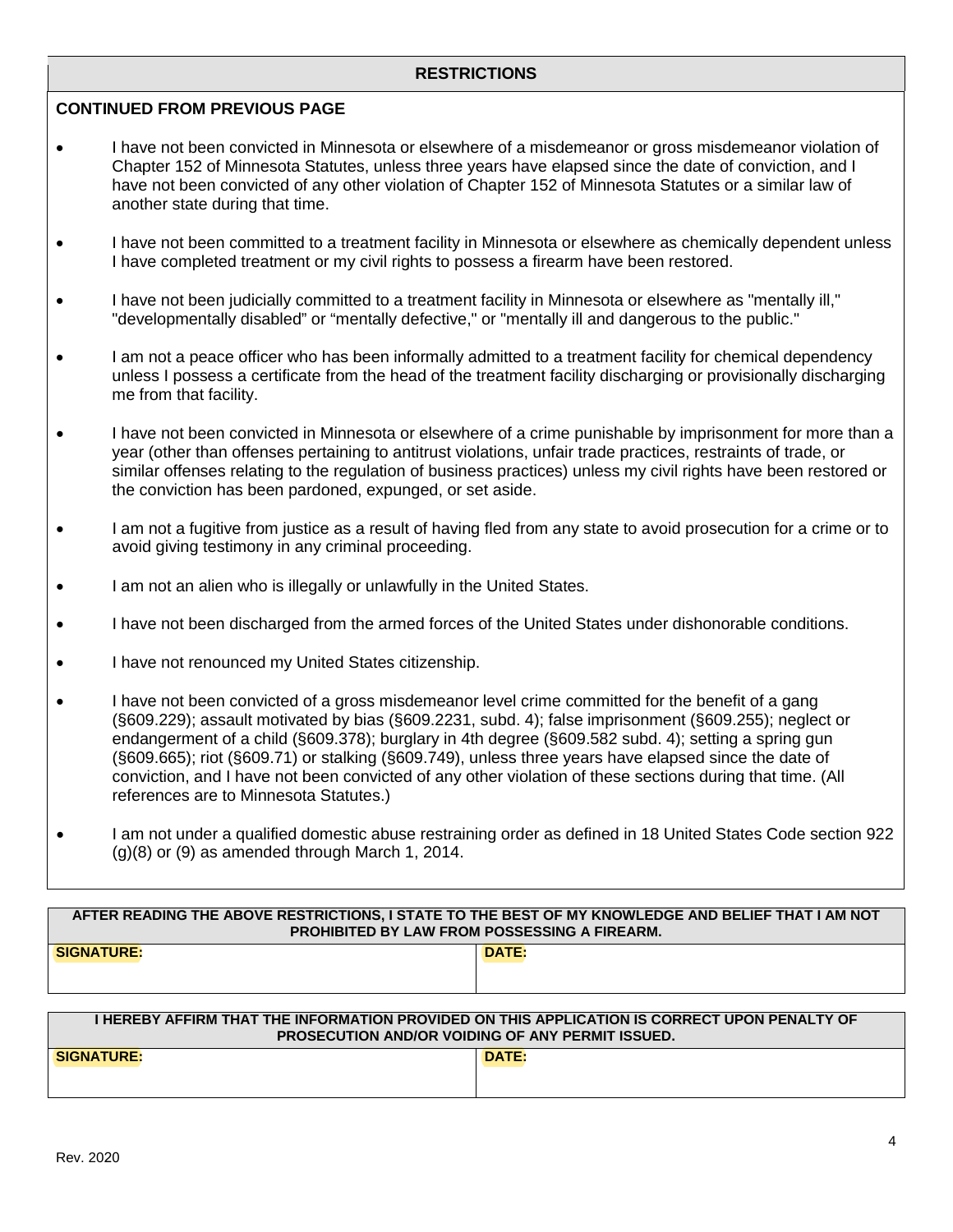# **Acknowledgement of Notice**

**The Burnsville Police Department, at the time of my application for Permit to Purchase a Firearm, has advised me that it is unlawful under Federal and/or State law for a person to dispose of any firearm or ammunition to a person knowing or having reasonable cause to believe that such a person is prohibited from receiving firearms or ammunition.** 

**I hereby acknowledge that I understand that it would be a violation of Federal\* and/or State law for me to deliver, return or otherwise transfer a firearm(s) to anyone prohibited by Federal\* and/or State Firearms Law.** 

| Signed:              |  |  |
|----------------------|--|--|
|                      |  |  |
| <b>Printed Name:</b> |  |  |
|                      |  |  |

**Date:\_\_\_\_\_\_\_\_\_\_\_\_\_\_\_\_\_\_\_\_\_\_\_\_\_\_\_\_\_\_\_\_\_\_\_\_\_\_\_\_\_\_\_\_\_\_\_\_\_\_\_\_\_\_\_\_\_** 

**\*See 18 U.S.C. 922 (d)**